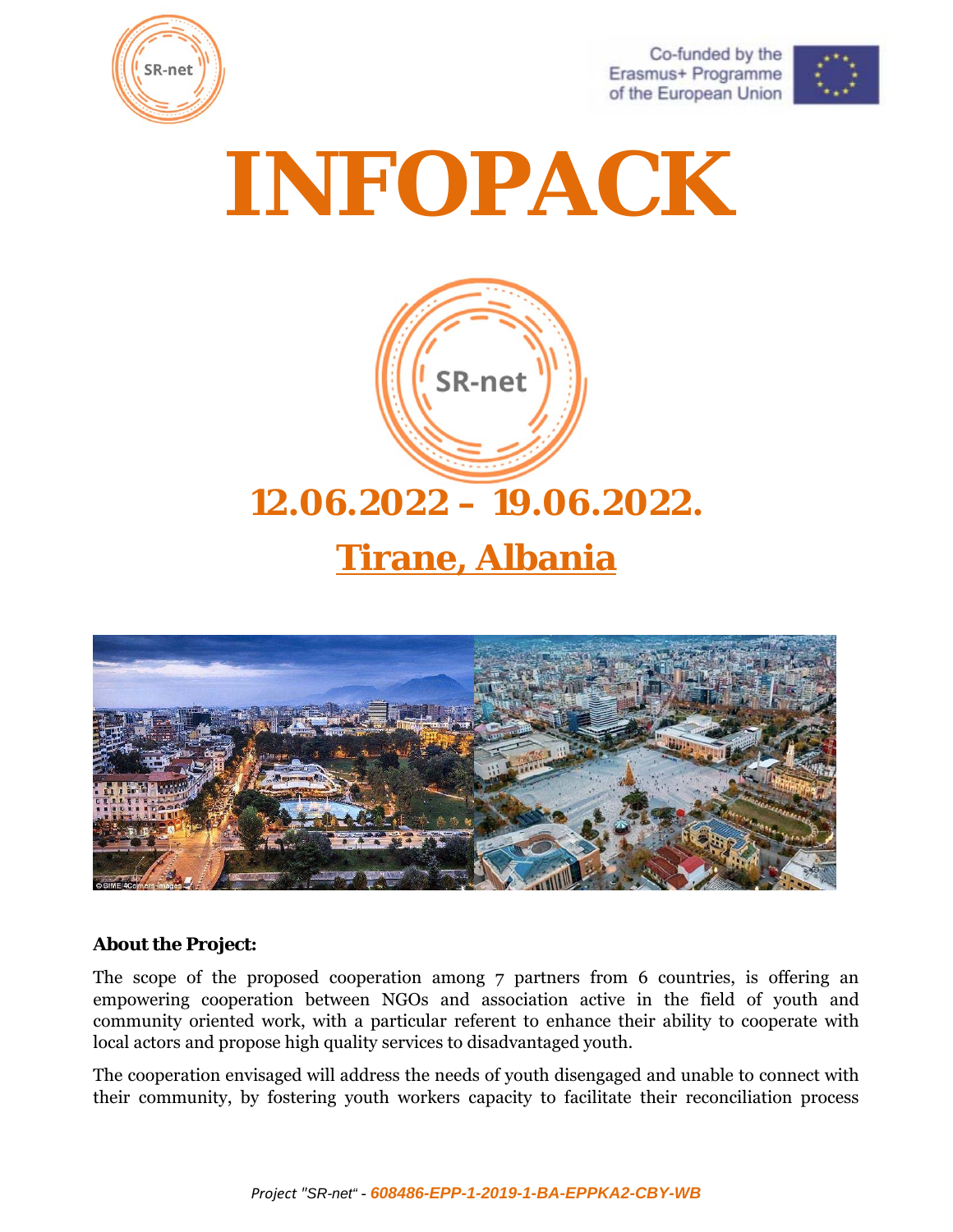



while increasing the awareness of the community and getting them ready to assist and support the young citizens in the personal development process and social inclusion.

This facilitation process would require broader skills also in the NGOs managers along with youth operators, sustained through all stages of the programme and a more EU oriented approach to the subject, requiring competences, expertise and views from different points of view, offered indeed by the strategically formed consortium.

An innovative character of the project stems from increasing youth workers and NGOs operators communication skills and ability to network with local actors using key elements of Corporate social responsibility –CSR- such as finding ways for motivating companies in being more active at local level – such as: more efficient and sustainable ways that economical actors can adopt to "give back and have a positive impact on their communities" (which is one of the key message in CSR discourse).

The partners' staff will also get more information on topics such participatory planning and fundraising as powerful tools to make the local community more cohesive, resilient and better prepared to include youth in their plans for the future. The partners are going to use those concepts and prepare a program that they can use to plan local activities with a stronger support by the local community and offer youth more sophisticated non-formal education activities better in line with their needs.

Young people taking part in the local activities or being part of the activities organized by partners in the future, will be beneficiaries of an opportunity increasing their skills and motivation in getting involved in their local community's affairs, thanks to:

- Facilitated access to information and better support by local community key stakeholders
- Improved public and private service providers ability to catering for young women and men;

• Creation of local networks more aware of the social, educational and economic needs of youth, better prepared to support them when they are ready to participated and have a positive discourse with the community

The products created by the partners will be free of charge and available in digital format in English and the other languages of the partnership, to share the lesson learned with other organizations and NGOs in the West Balkans and in all EU countries too.

| <b>SR-net ORGANIZATION CONSORTIUM:</b> |                                       |                                             |  |
|----------------------------------------|---------------------------------------|---------------------------------------------|--|
| No.                                    | <b>ORGANIZATION</b><br><b>COUNTRY</b> |                                             |  |
|                                        | Albania                               | "Fondacioni Arsimor Shqiptar" - Coordinator |  |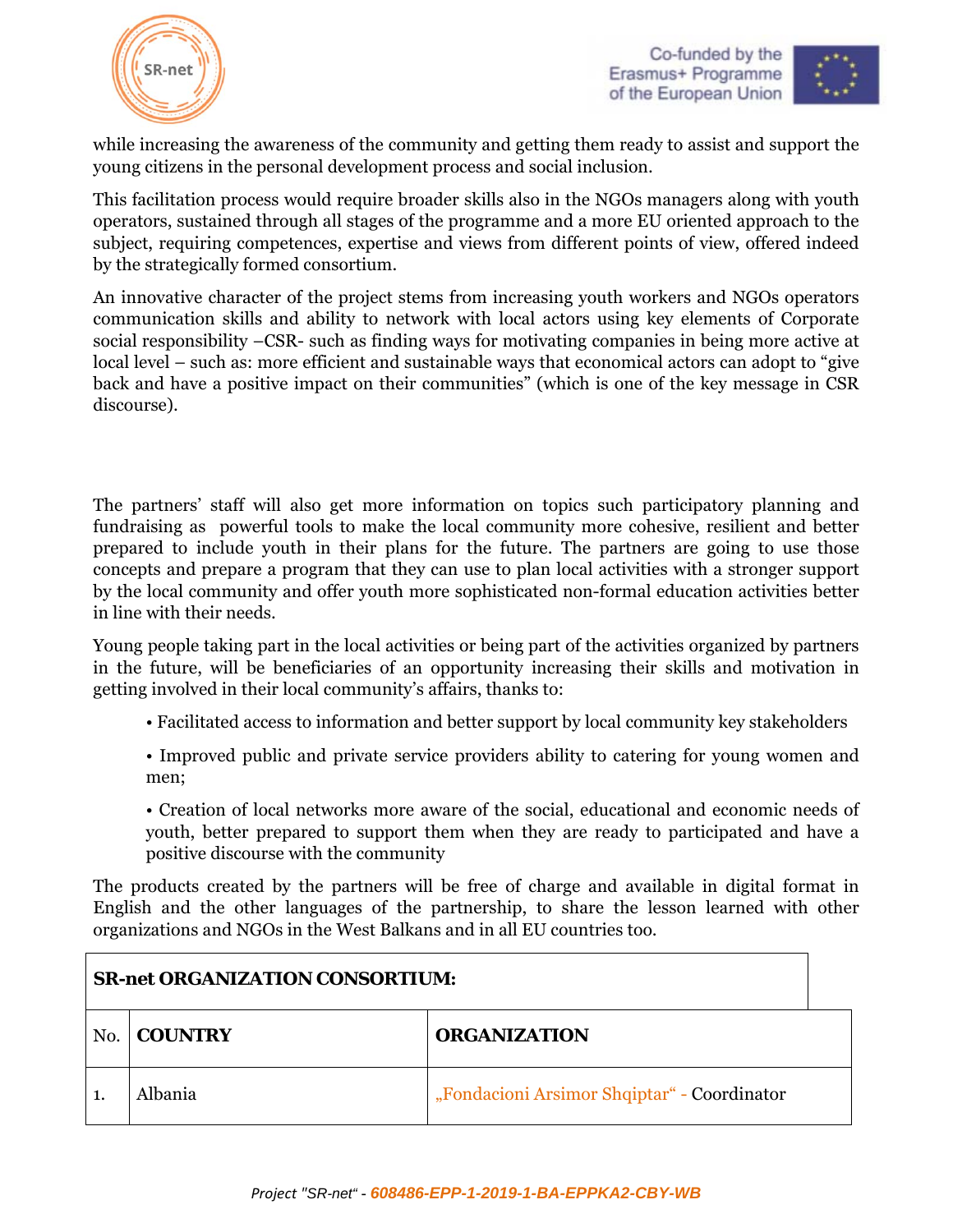



| 2. | Kosovo                 | "Sustainability Leadership Kosova" – hosting<br>partner of kick off               |  |
|----|------------------------|-----------------------------------------------------------------------------------|--|
| 3. | Croatia                | "Institut za drustveno odgovorno poslovanje" –<br>hosting partner of one activity |  |
| 5  | Albania                | "Levizja Mjaft" – hosting partner of one activity                                 |  |
| 6. | Montenegro             | "Youth Initiative for Human Rights" - Partner                                     |  |
| 7. | Bosnia and Herzegovina | "BOSNIAN REPRESENTATIVE ASSOCIATION<br>FOR VALUABLE OPPORTUNITIES" - Partner      |  |

#### **INNOVATION**

SR-NET is based on a solid partnership between 7 organizations in possession of a good experience in community development, human rights and youth empowerment, all devoted to initiating and maintaining collaboration for active social inclusion and participation.

An innovative character of the project stems from adding concepts typical of the business field and adapting them to a non-formal/youth environment. Topics such as sustainability, participatory planning and fundraising can be powerful tools to make the local community more cohesive, resilient and better prepared to include youth in their plans for the future. The partners are going to use those concepts and prepare a program that they can use to plan local activities with a stronger support by the local community and offer youth more sophisticated non-formal education activities better in line with their needs.

#### **The WBs NGOs will learn how to use:**

- CSR to communicate better with local economic actors, to involve and motivate local actors in sponsoring youth oriented activities
- participatory planning techniques to make sure that the whole community is involved in the process
- non-formal education techniques, to engage and motivate youth in following the propose activities and get a real benefit from it.

In this respect, the project addresses the needs of youth operators working regularly in support of disadvantaged youth with low education and skills, by offering a week long training in Croatia aimed at refining their capacity for using participatory planning and CSR as motivators for SME involvement.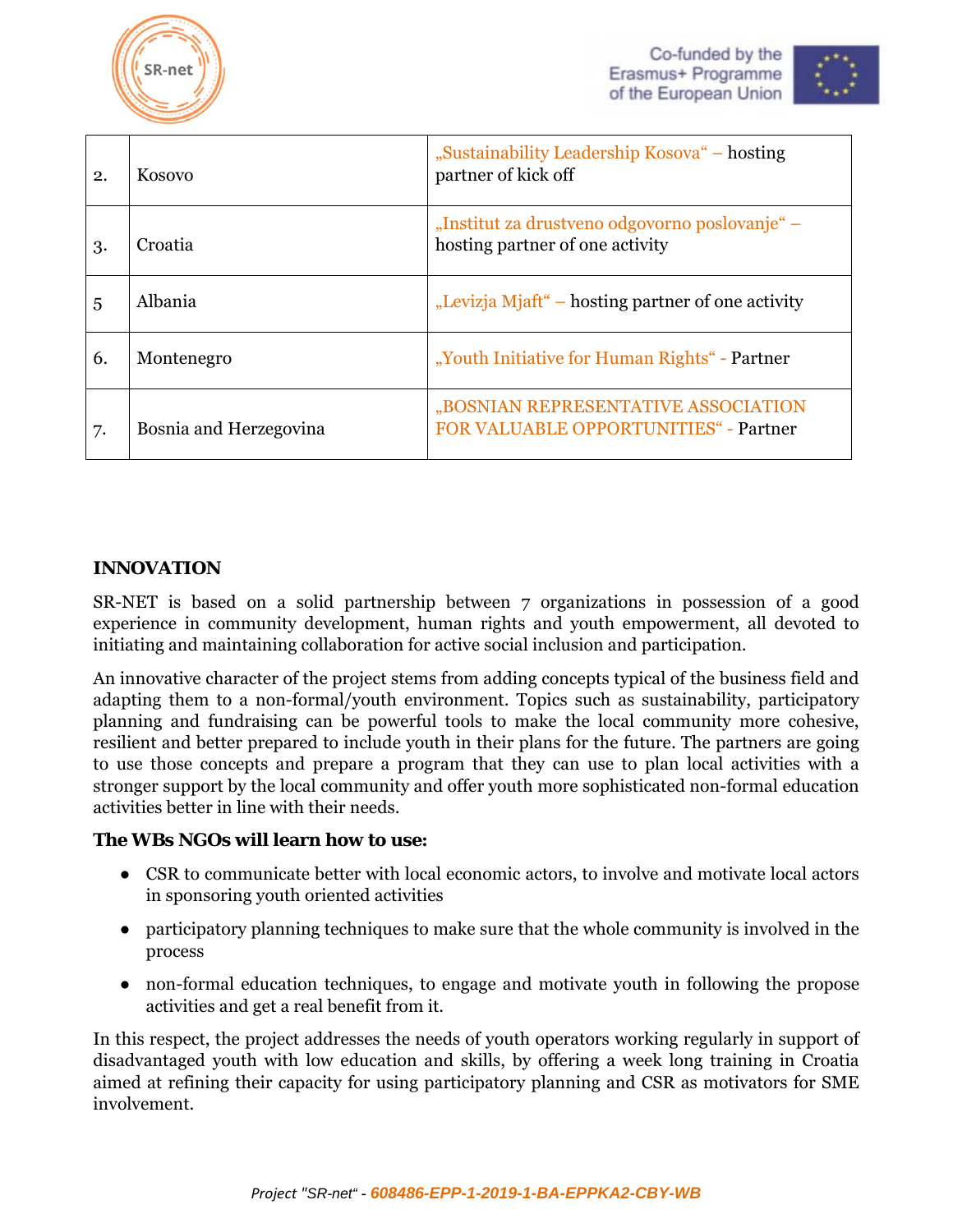



Participatory planning and communication tips will be adapted to fit WBs youth operators, based on their local needs and most importantly made culturally acceptable for the very different Countries, in order to respect their sensitivity and national tradition and culture.

The cooperation is composed of a balanced and complementary mix of organizations including NGOs experienced in non-formal learning, associations specialized in CSR and participating in planning and evaluation. They all have experience in working with the target group. The complementarity of the consortium maximizes mutual benefit and transfer of good practices.

# **Participants' Profile:**

Participants: 6 participants per country (18+)

Who: youth workers, activists, representatives of NGOs, volunteers, students...

Gender: No matter

Language: English

#### **Hosting organization:**

**Albania Education Foundation FASH and MJAFT** are a research and advisory organization focused on the development of corporate social responsibility and the promotion of non-financial reporting through independent research, education and consulting good practices.

## **Information about the city (VENUE):**

Muhamet Gjollesha Street, Md.38 H.1, 1023 Tirana, Albania

Hotel Doro City - Google Maps

#### **How to reach Venue?**

**LU-NA shpk** offers a shuttle service from TIA to Tirana and vice versa. The bus is stationed behind the National Theater of Opera and Ballet. The rate for a single fare is **300 Albanian Lek**.

Service Hours:

**Tiranë - TIA:** every one hour starting from 07:00 until 23:00

**TIA - Tiranë:** every one hour starting from 08:00 until 24:00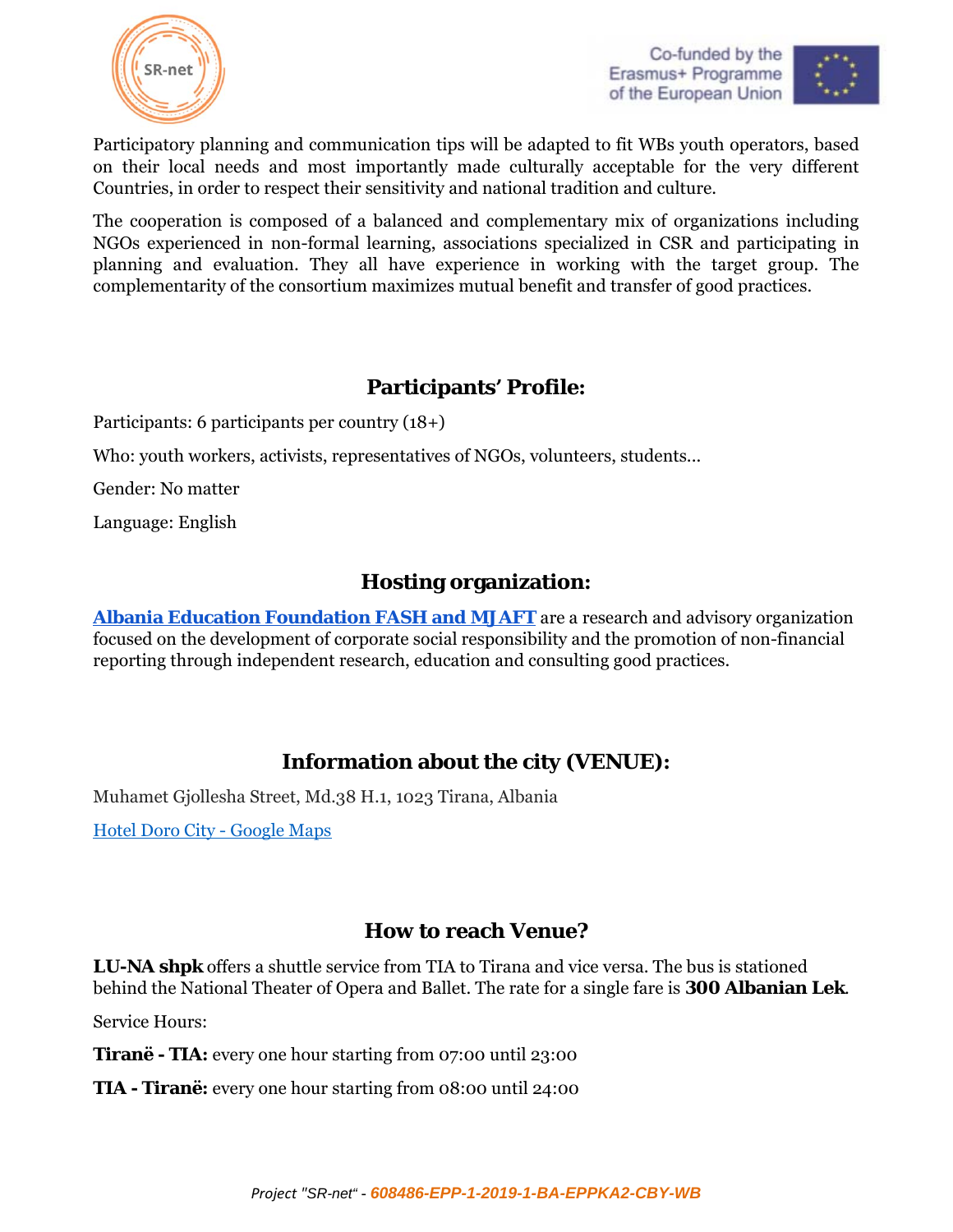



# **Covid-19 restrictions**

Entry to **Albania** will be allowed with:

**Starting from: 1 May 2022,** if traveling to Albania, whether by land, sea or air, there are no specific documents required, in terms of Covid-19.

• All passengers who are allowed to enter the territory of the Republic of Albania, in addition to complying with the protocols of airline international standards worldwide, must also follow and respect the rules listed below:

• Only traveling passengers will enter the airport building, avoiding being escorted by their family members;

- Passengers must respect the social distance of 1.5 meters during the entire stay at the airport;
- Priority is given to the elderly, people in need and families with minor children;
- For more information:

https://www.tirana-airport.com/c/116/measures-and-rules/

 $\leftarrow$  Keep in mind the local measures that are currently in force:

• Masks remain mandatory for indoors and public transportation. It is recommended to keep the mask in all those places where is not possible to keep social distance and for those which have not received the full dose of vaccination;

o Please visit the page of the Civil Aviation Authority Albania, for more information regarding flights and list of countries: http://www.aac.gov.al/ o For further information on COVID-19 visit:

https://shendetesia.gov.al/category/lajme/ **or** call local numbers 127. For psychological support call the green line 0800 40-40.

## **Accomodation**

Date of arrival: 12.06.2022.

Date of departure: 19.06.2022.

Planned Accommodation: Hotel Doro City Tirana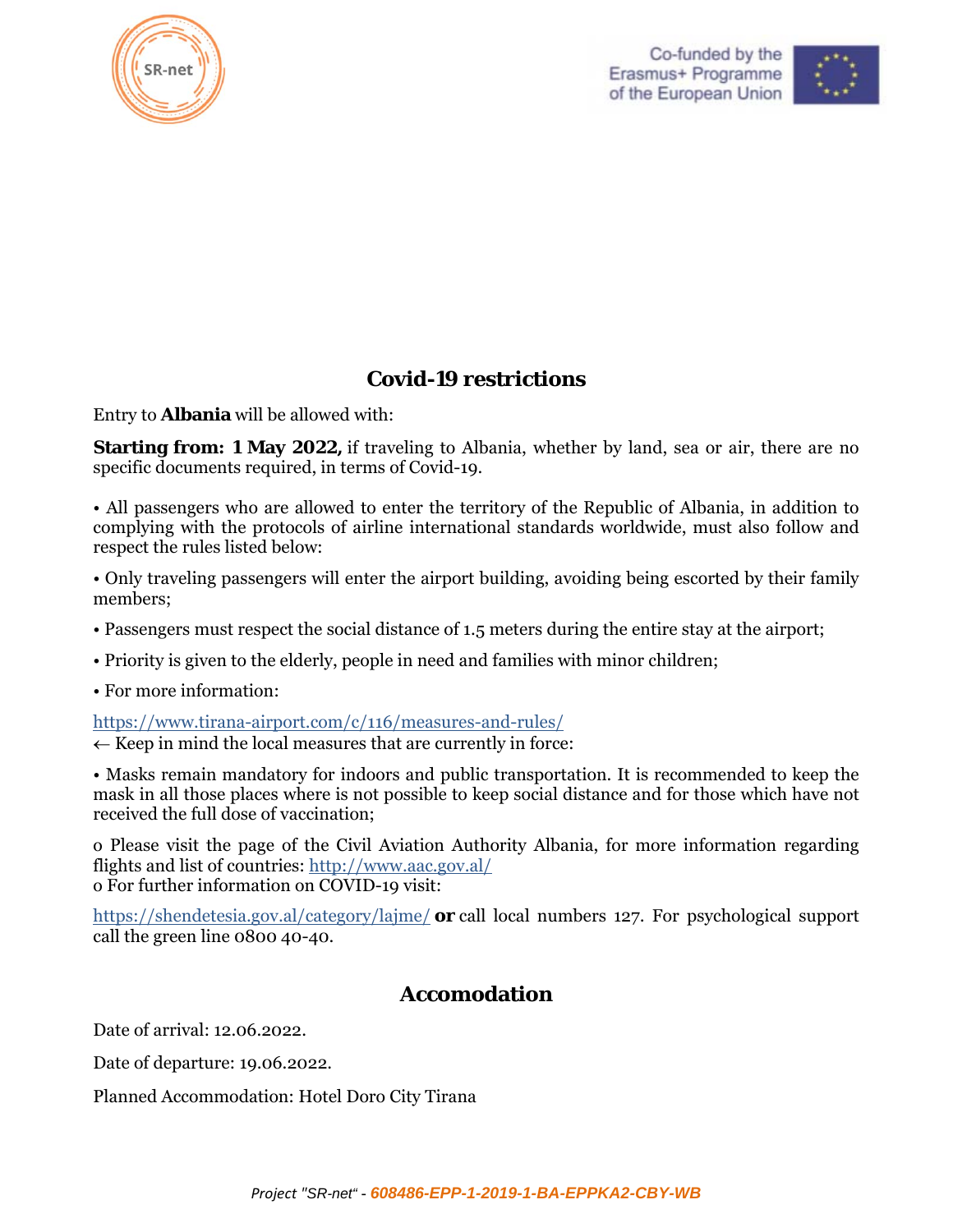





Address: Muhamet Gjollesha Street, Md.38 H.1, 1023 Tirana, Albania

Website: Hotel Doro City, Hotels in Tirana, Hotels in Albania, Hotel in Tirana, Hotel in Albania, www.hoteldorocity.com, Tirana Hotels, Albania Hotels

## **Currency exchange**

Local currency is ALL ( Albanian leke). 1 Euro is 120.60 ALL Check Goolge currency converter.

# **Weather**

In June and July in Tirana it is summer time! Bring summer clothes. The temperature might vary between 26-30°C.

# **What to bring**

What to bring with you?

- 1) Information about topic in your country
- 2) Materials of your organization
- 3) Good mood
- 4) Medicines and insurance;
- 5) Original travel e-tickets and invoices like train tickets, bus tickets etc.
- 6) Laptop, (or/and) camera

#### **Photography:**

Partner organizations will take video and photograph throughout the duration of the activities. Pictures will be shared on partner social network sites. Please advise us If you are okay with sharing your pictures with you on it.

#### **Social media:**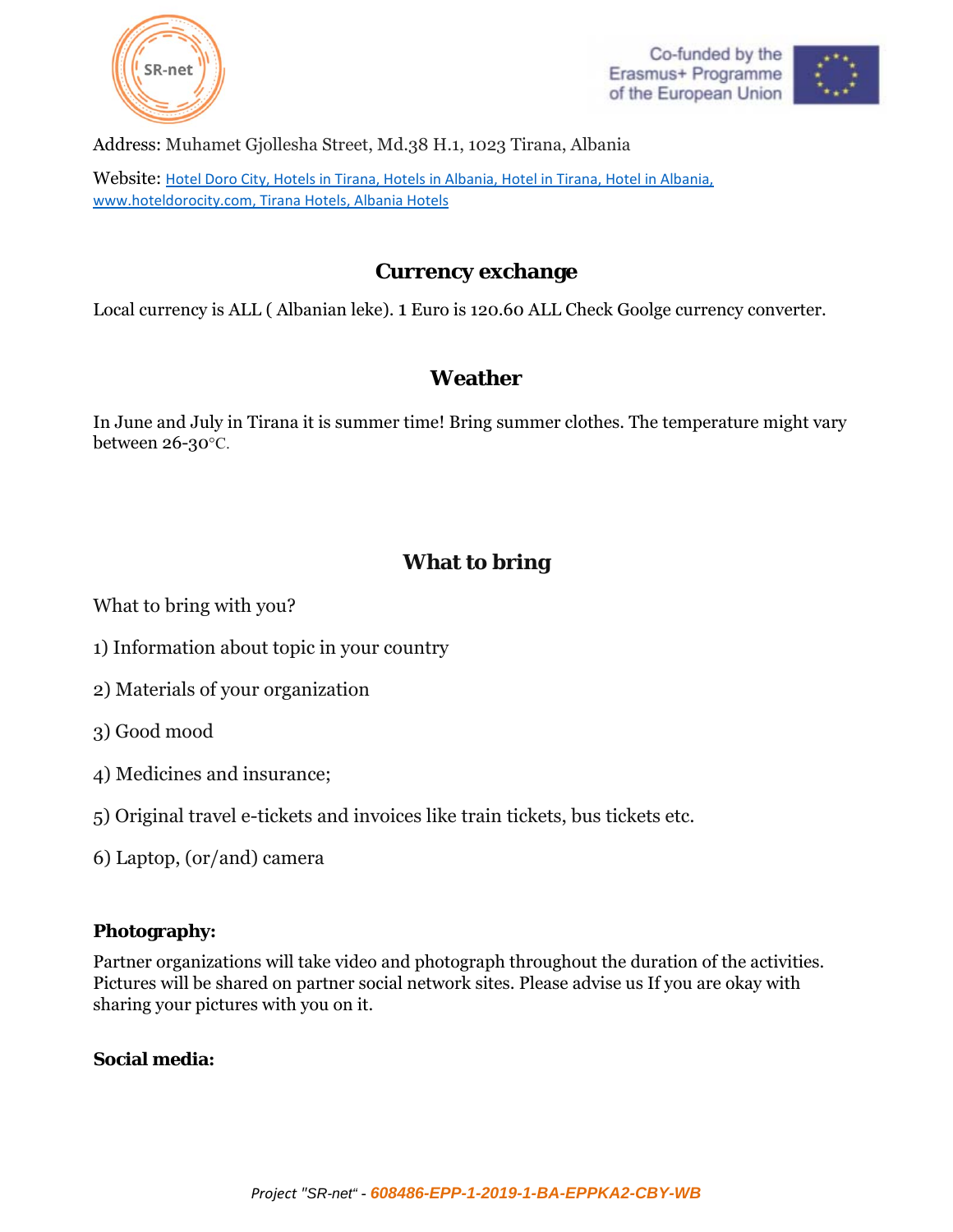





Official project facebook page (like, share): SRnet - Project

**#Share** your experience before, during and after the events using the hastags: #SRnet #ERASMUSPLUS #ERASMUSPLUSCAPACITYBUILDINGYOUTH #CAPACITYBUILDINGYOUTH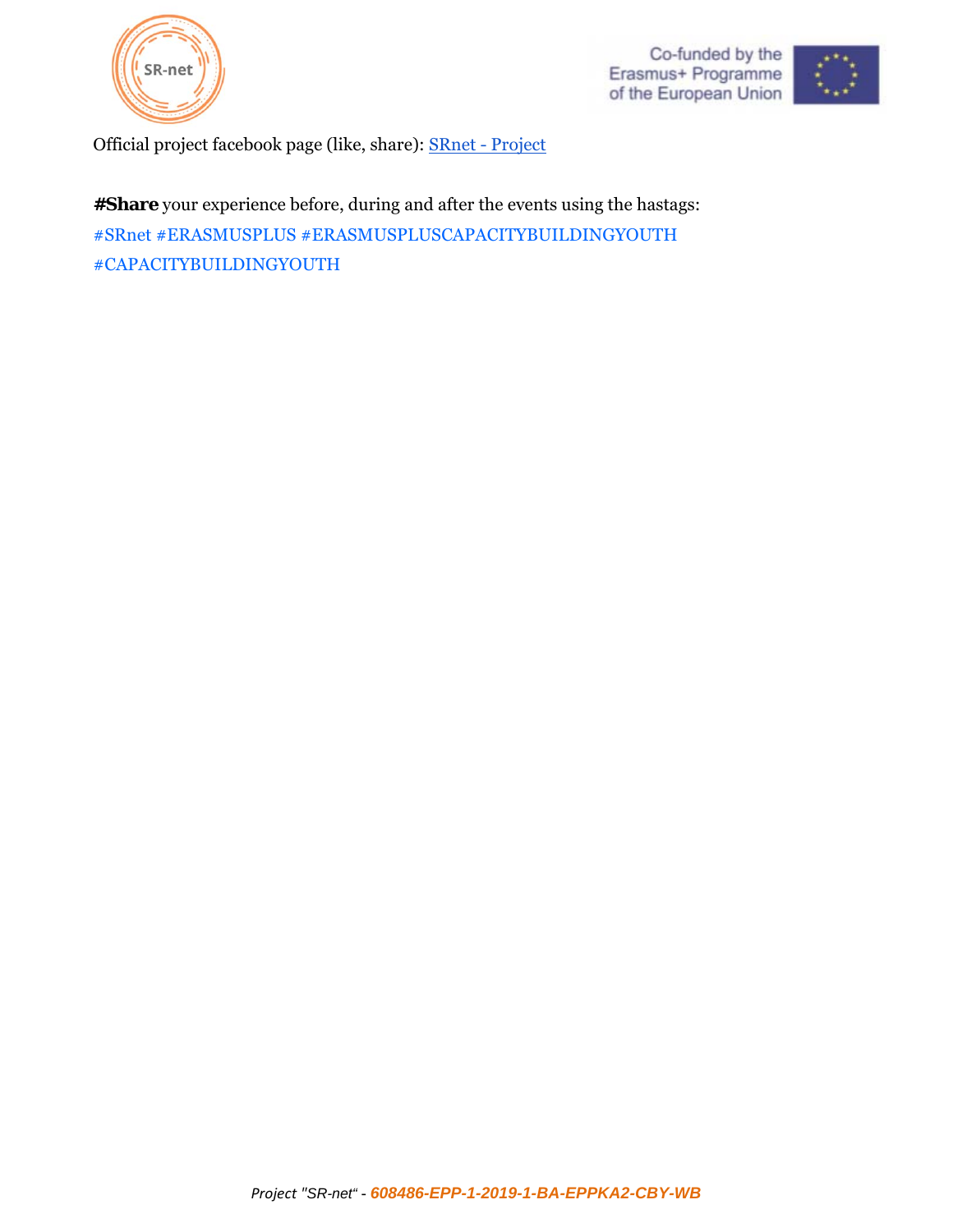



#### **For further inquire regarding "PROJECT" please contact:**

#### **SR-net TEAM:**





INDIRA KARTALLOZI - Director of Sustainability Leadership Kosova

ISMAIL ŠEHIĆ – Director of BRAVO ARLIND MURTO – Executive Director of Fondacioni Arsimor Shqiptar



Aldo Merkoçi - Executive Director, MJAFT! Movement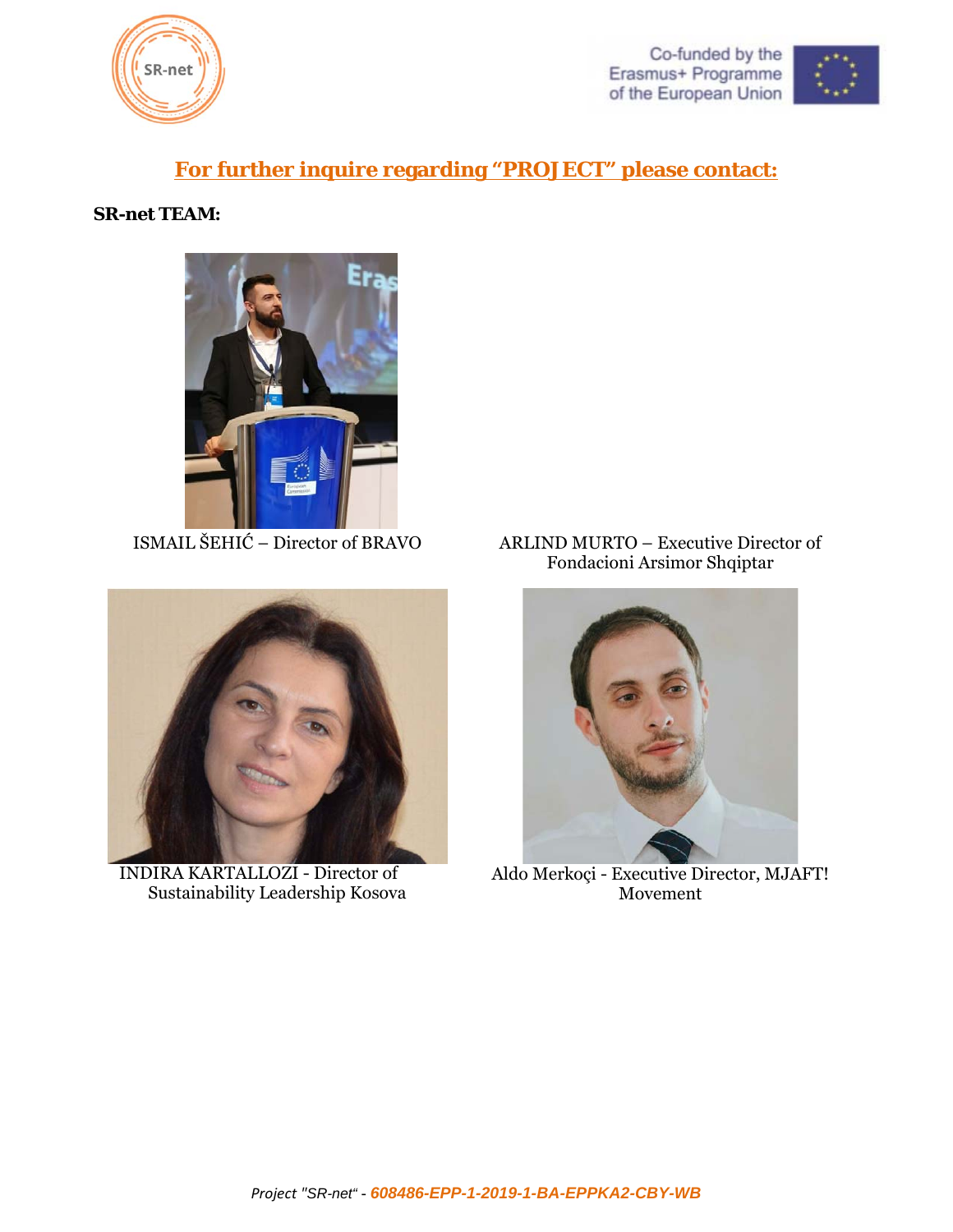

Co-funded by the Erasmus+ Programme of the European Union





Nikolina Markota Vukić, PhD<br>The Croatian Institute for CSR (IDOP) Mehdina Kašić Šutković